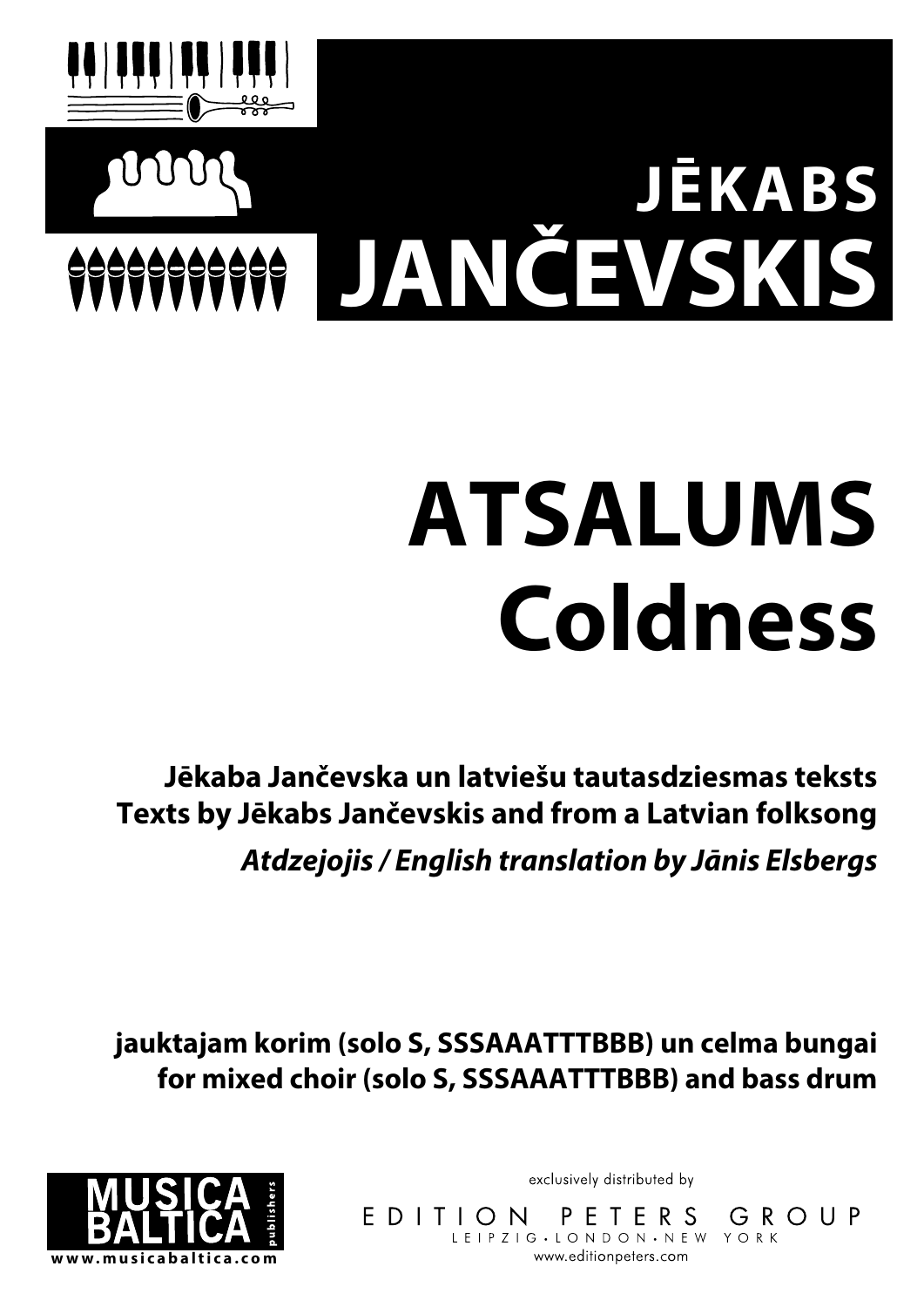## ATSALUMS COLDNESS Jančevskis

Jēkaba Jančevska (\*1992) un latviešu tautasdziesmas teksts *Texts by Jēkabs Jančevskis and from Latvian folksongs* Atdzejojis / *English transl. by* Jānis Elsbergs (\*1969)

(\*1992)

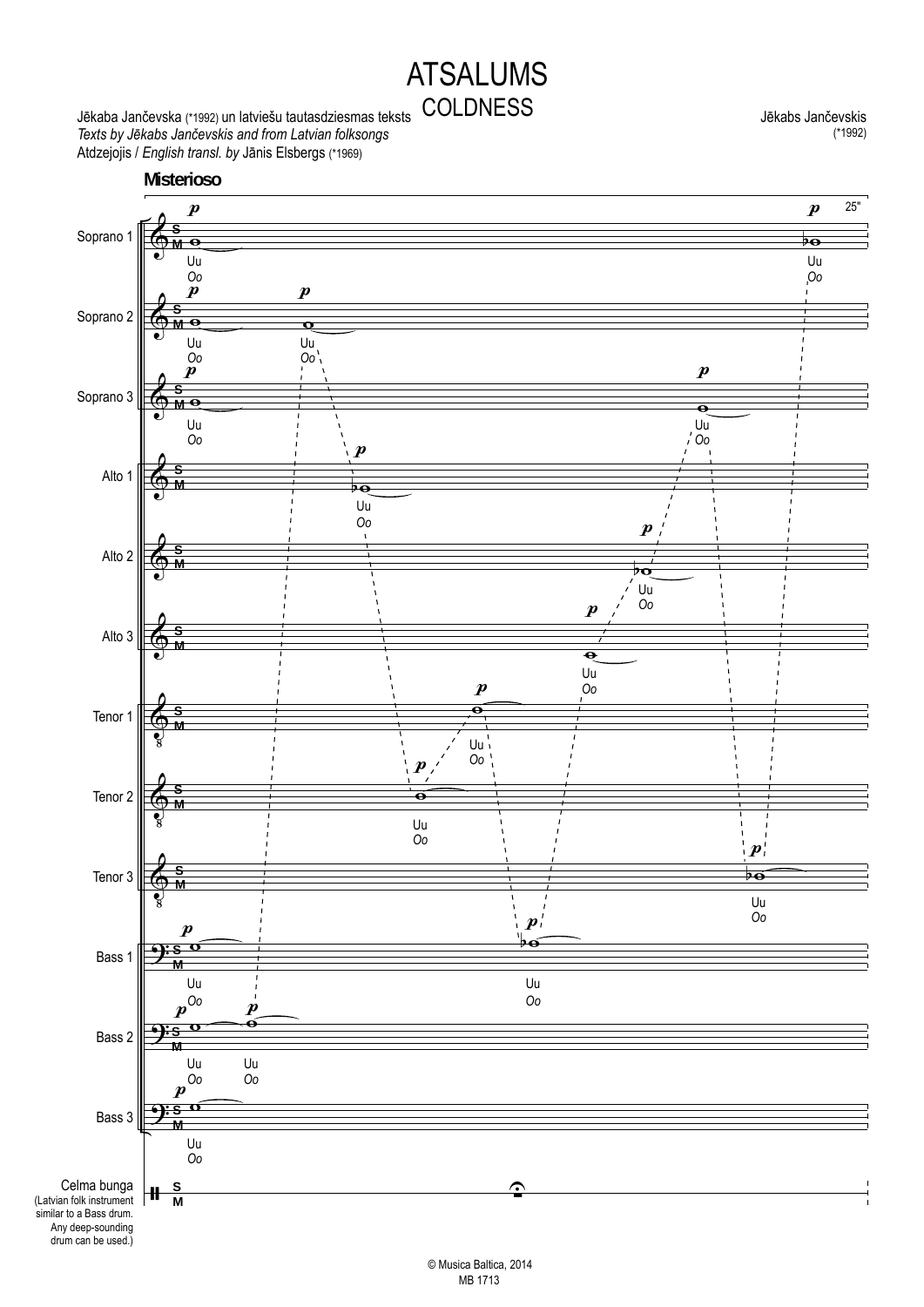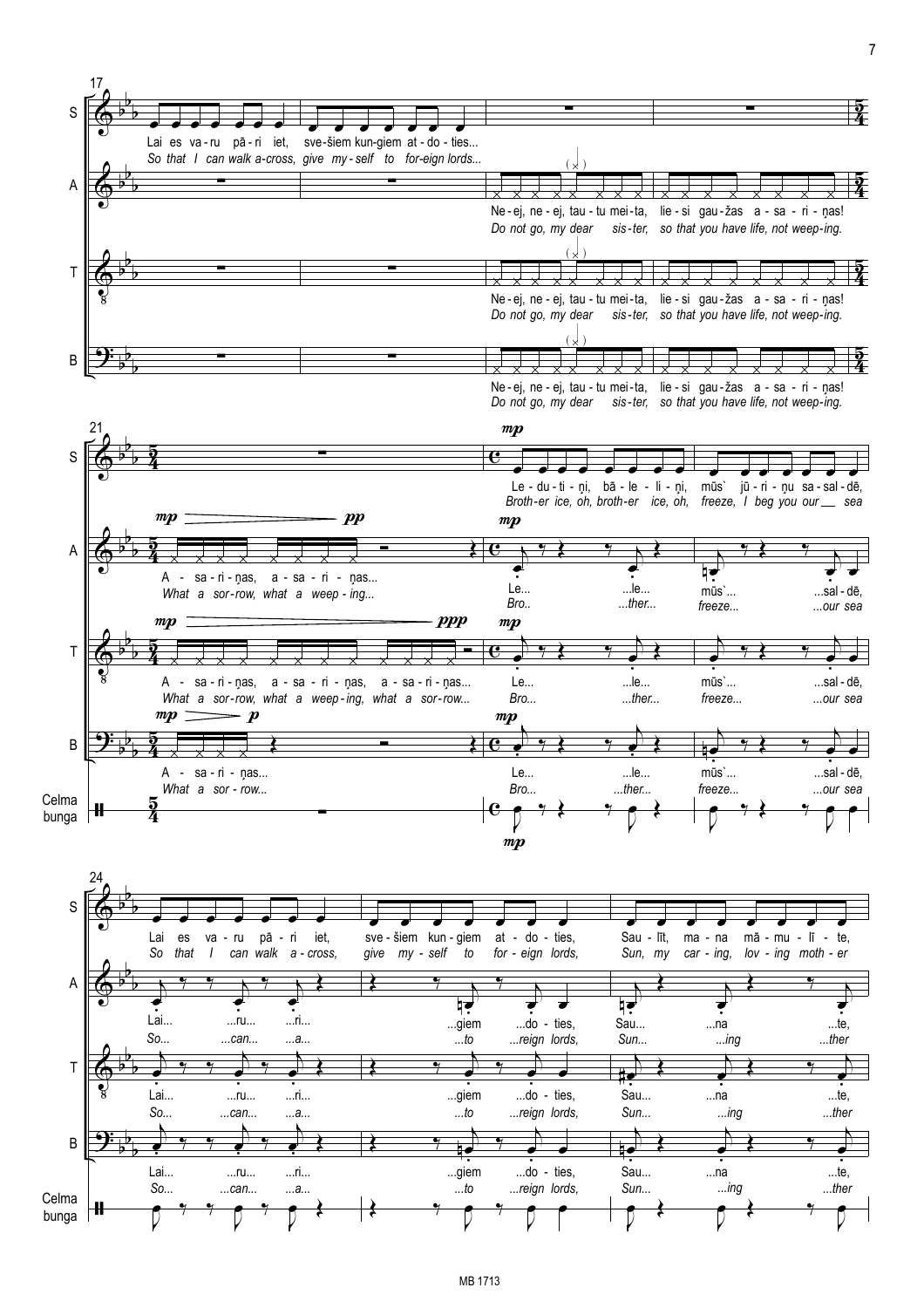Skaļi, haotiski smiekli un kliedzieni / *Loud, chaotic laughter and shouts*



1) Skaļā balsī smejoties / *Laughing loudly*

12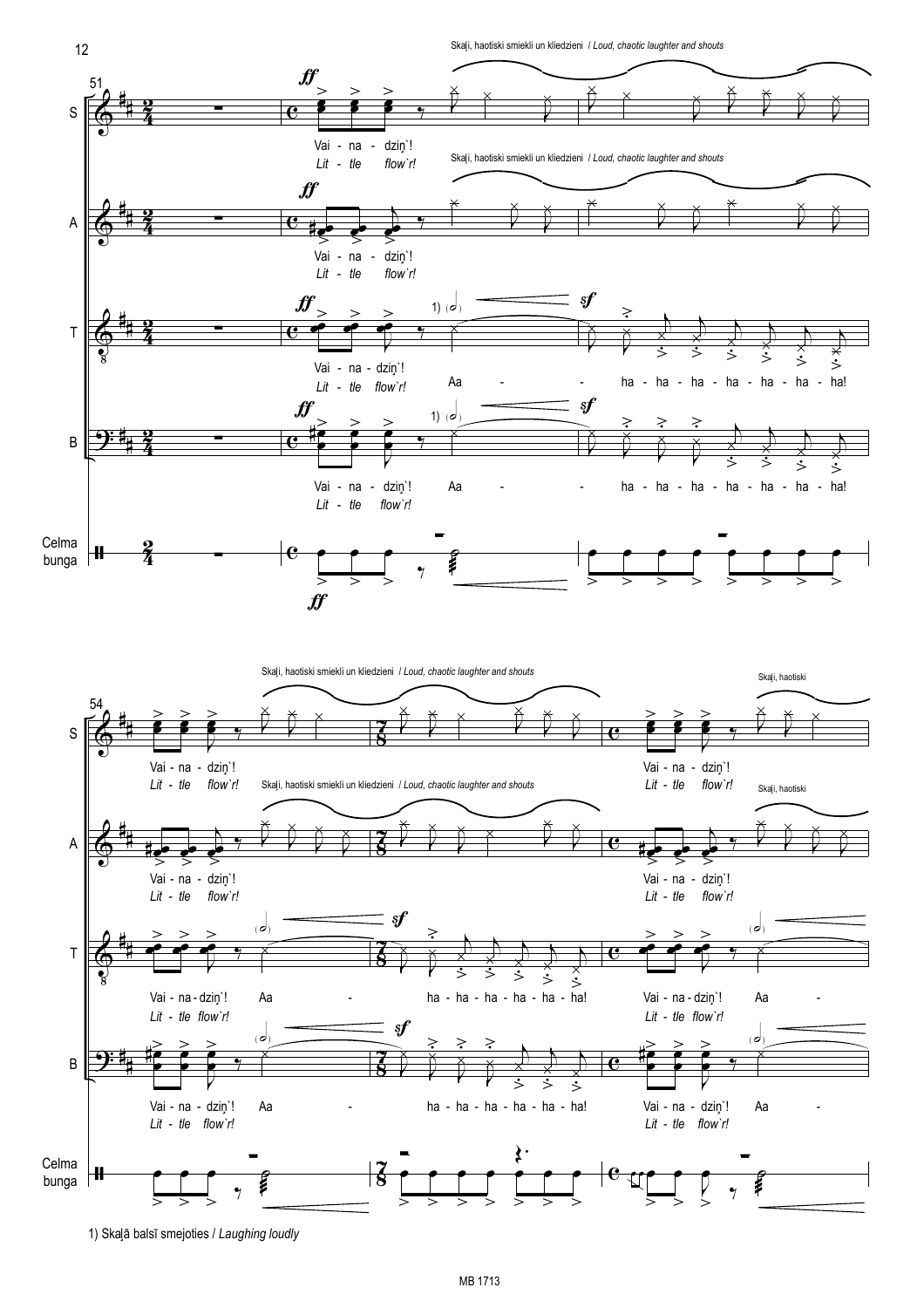rit.

 $15$ 





1) Izpildīt ritmiski brīvi, nemainot nošu secību / Perform rhythmically freely, not changing the order of the notes

2) Basu, baritonu attacca - aptuvens skaņu augstums / Bass, baritone attacca - approximate pitch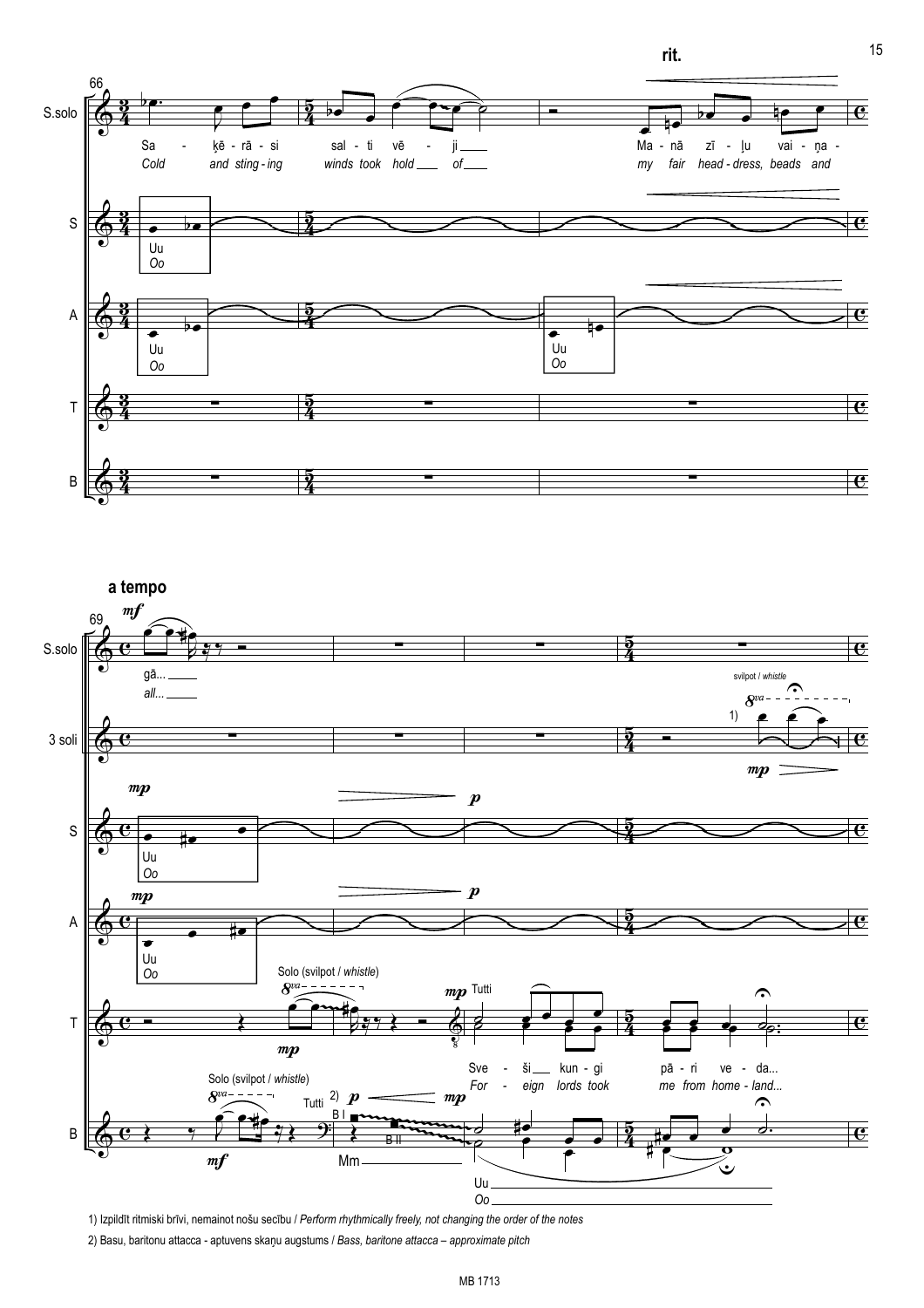